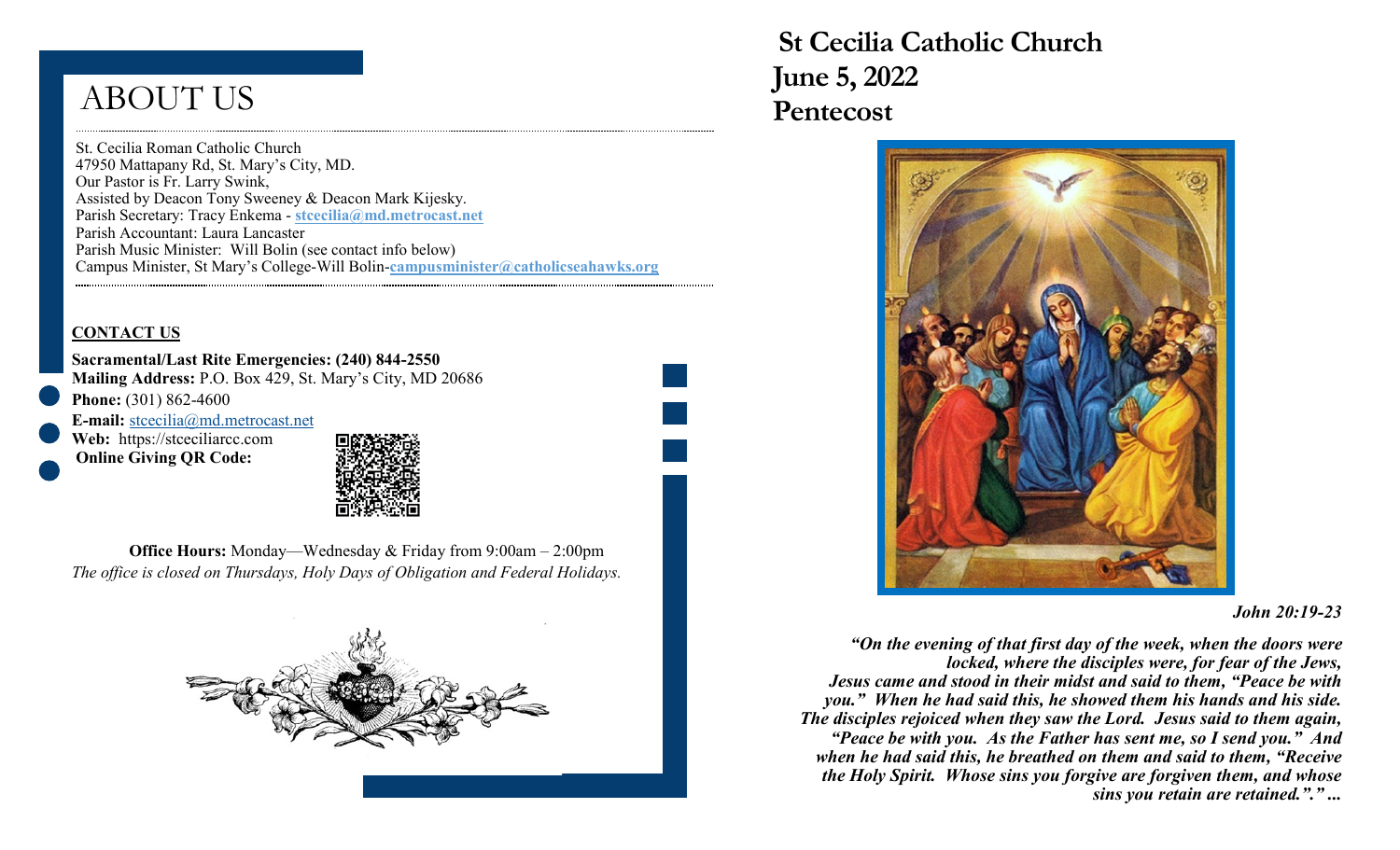#### **Please remember all who have asked for our prayers:**

Buster Adams, Janet Golloly, Rhea Cosgrove, Anita Tate, Peggy Barickman, James Thompson, Cecilia Plymale, Mary Destefano, Joseph and Kathleen Notoro, Gerald Adkinson, Virginia Alice, Ernie, Kristin Austin, Jim Ballantine, Ivan Barnes, Joyce Bean, Cathy Bush, Carla and Adam, Annie Carroll, Ted Carroll, Francis Carroll, Robert Carter, Steven Carter, Colleen Clair, Nancy Cotter, Judy Collins, Debi Clark, Joey Cosgrove, Jack Cullison, Celia DeVoe, Erica Dingle, Ed Dishman, Eileen Garvey, Mary Glynn, Mary Gorman, Hannah Gravelle, Jeff Harris Family, James Hensley, John Jovan, Bambi Kwiatkoski, Lynn, John Lolli, Adam Lumpkins, Helen Lococo, Shirley D. Major, Dennis MacQuilliam, Bill Morris, James Morris, Eileen Peterson, Angie Prucha, Bill Rayle, Don Robinson, Frances Reddix, Clarence Rose, Ellen Rose, Jacob Remis, Joel Rivera, Kimberly Sariego, Tiny Taylor, John F. Thompson, Kurt Unangst, Susan Windburn, Lisa, Donna Burriss, Elaine McNeil, Tara Sewell, Doris Rose Yates, James Young, Eva Butler, Francis Birch, Evan Beck, Michael Hammett Jr., Andrew Farrand, Bernie & Mary Jean Goldsborough, and Kim Greenwell.

**We thank God for the many people He has healed, bodies, minds,** *and* **souls.**

#### **Mass Intentions for June 4 – June 11**

| Saturday  | 4:30 PM   | For peaceful repose of the soul of <b>Madeleine Bower</b> .        |
|-----------|-----------|--------------------------------------------------------------------|
| Sunday    | 8:00 AM   | For the intentions of our parishioners.                            |
| Monday    | $7:30$ AM | For the intentions of <b>Dominic Sabo.</b>                         |
| Tuesday   | $7:30$ AM | For the intentions of <b>Father Matt Fish.</b>                     |
| Wednesday | $7:30$ AM | For the peaceful repose of the soul of <b>Francisco Fernandez.</b> |
| Thursday  | $7:00$ PM | For the peaceful repose of the soul of <b>Abelardo Sacerio.</b>    |
| Friday    | 7:00 PM   | For the intentions of <b>John Dochod.</b>                          |
| Saturday  | 8:00 AM   | Mass at St Peter Claver.                                           |



**Morning Offering:** O Jesus, through the Immaculate Heart of Mary, I offer you my prayers, works, joys, and sufferings of this day. For all the intentions of Thy Sacred Heart, in union with the Holy Sacrifice of the Mass throughout the world, in reparation for my sins, for the reunion of Christendom and for the Holy Father's intentions of the month. **May: Universal Intention***:* **For faith-filled young people**. We pray for all young people,

called to live life to the fullest; may they see in Mary's life the way to listen, the depth of discernment, the courage that faith generates, and the dedication to service.

## **Mass & Confession Time**

| Saturday Vigil           | 4:30 PM                                                        |
|--------------------------|----------------------------------------------------------------|
| <b>Sunday Morning</b>    | 8:00am                                                         |
| <b>Weekday Mass</b>      | Monday - Friday 7:30am                                         |
| <b>Daily Adoration</b>   | Monday - Friday 6:00am $-$ 7:15am; Monday 4:00pm $-$ 6:00pm    |
| <b>Weekly Rosary</b>     | Tuesday 6:30pm                                                 |
| <b>Weekly Confession</b> | Saturdays $3:00 \text{pm} - 4:00 \text{pm}$ and by appointment |
|                          |                                                                |

# **Latin Mass at St Cecilia -** Mondays at 6:00pm with Adoration beginning at 4:00pm **Spiritual Direction** - Available at St Cecilia's on Mondays from 4:00 – 5:30pm. Please see the Parish website for links to sign up.

#### **Those who help prepare for and present the Mass each weekend:**

**Masses:** June 11, 4:30pm Saturday June 12, 8:00am Sunday **Readers:** Walter Carroll **Readers:** Walter Carroll **Ushers:** Jack Owens & John Hall Joe Greer & Vickie Sanner

**Decorations:** Tiny Taylor & Marie Tarleton

# **Anima Christi Retreats**

Great resource for public and private retreats along with a vast library of lectures and literature to aid in your spiritual growth.

[animachristiretreats.org](https://www.animachristiretreats.org/) 

# **Next Week's Readings The Most Holy Trinity**

- $\bullet$  Proverbs 8:22-31
- $\bullet$  Psalm 8:4-9
- Romans 5:1-5
- Gospel: John 16:12-15

**There will be a second collection for the** 

**poor.**